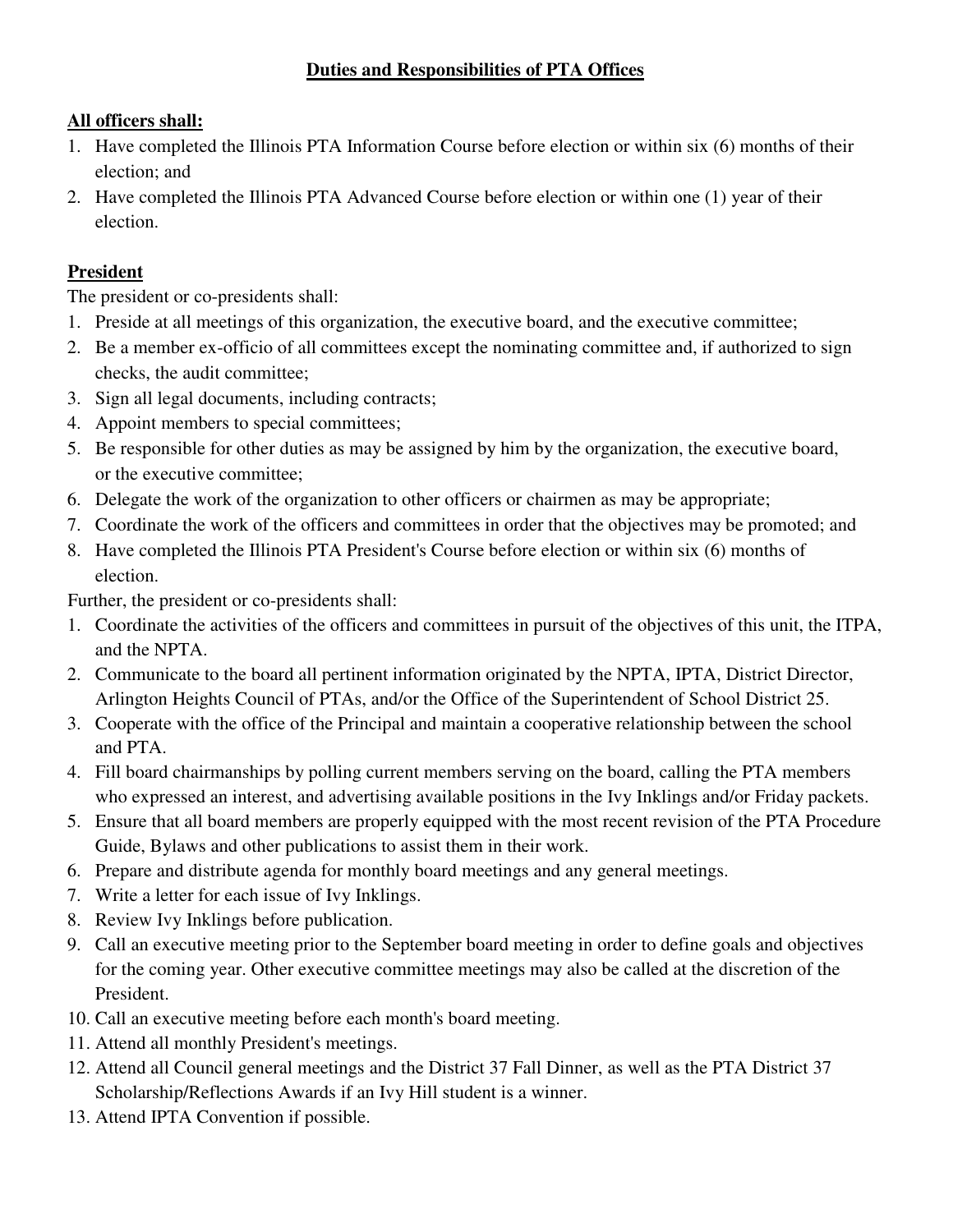- 14. Serve as a member of Budget Committee, Excess Funds Committee, Reviewing Committee and any other special committees, with the exception of Nominating Committee.
- 15. Coordinate activities for American Education Week and Teacher Appreciation Week.
- 16. Work with the Volunteer Coordinator on the PTA Volunteer sign-up sheets and information to be included in the summer packets.
- 17. Prepare a detailed End of Year report and submit to the Council President.
- 18. Outgoing President will arrange ceremony for installation of officers for the following year.

#### **1st Vice President**

- 1. Attend all PTA meetings and, if necessary, chair PTA meetings or events that the President is unable to attend.
- 2. With the President, review the Procedure Guide.
- 3. Hold another PTA Board position in addition to this position.
- 4. Amend Bylaws and Procedure Guide in alternating years.
- 5. Order flowers for all staff members to wear for the Open House held in September or arrange with the Principal that staff pins are available.
- 6. Collect and purchase gift for outgoing President(s).
- 7. In case a vacancy occurs in the office of President, the 1st Vice President shall serve as President for the unexpired term.

#### **2nd Vice President/Scholarship Chairman**

- 1. Attend and chair, if necessary, any PTA meetings or events if both the President and 1st Vice President are not available.
- 2. Chair the Scholarship Committee.
	- a. Be familiar with the current policies and requirements of the IPTA and the Arlington Heights Council of PTAs.
	- b. Participate in the Arlington Heights Council of PTAs Scholarship Selection Committee in alternating years.
	- c. Publish District 25 Scholarship recipients' names in the Ivy Inklings.
	- d. Make sure the Treasurer sends scholarships pledge money to the Council Treasurer.
- 3. Hold the position of "Volunteer Coordinator" in addition to holding this position.
	- a. Using the volunteer sheets, create a master list of volunteers for each committee.
	- b. Coordinate collating of the Friday packet and copying needs of teachers.
	- c. Keep a list of all volunteers (both teachers and committee chairmen) who have worked in any capacity during the year for use at the awards tea at the end of the school year.
	- d. Work with the Scholarship Chairman to determine volunteers deserving of the award in the spring.
	- e. Have sign-up information for volunteers to the President by June 1st to be included in the summer mailing.

# **3rd Vice President/Ways and Means Chairman**

- 1. Attend and chair, if necessary, any PTA meetings or events if the President, 1<sup>st</sup> Vice President, and 2nd Vice President are not available.
- 2. Serve as Ways and Means Chairman in addition to holding this position.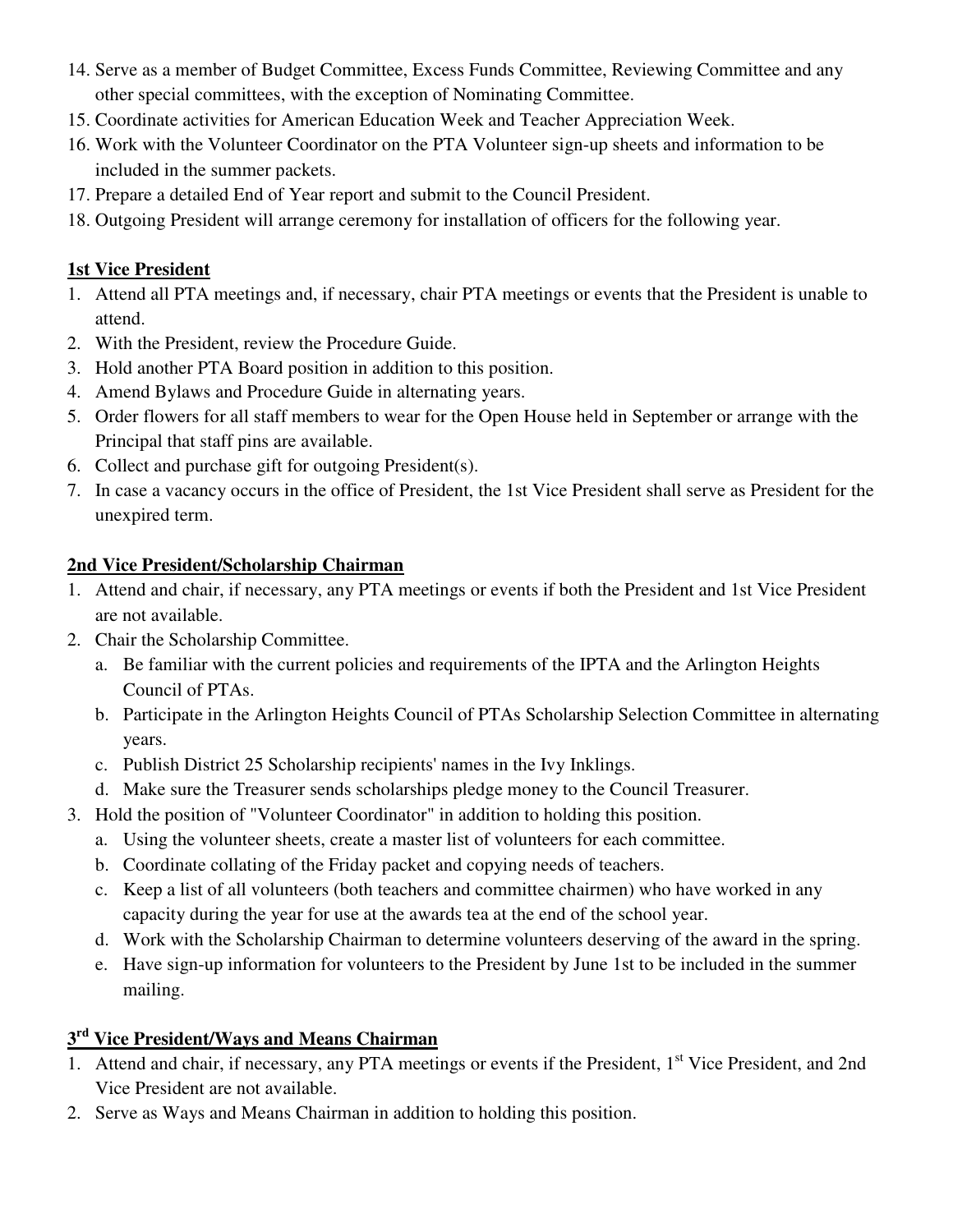- a. Plan and carry out appropriate Board-approved projects necessary to supplement income from PTA membership to meet Ivy Hill PTA budget. Examples include spirit wear, gift wrap, book fair, flower sale and movie night.
- b. Submit dates of projects to Calendar Chairman by the May board meeting.
- c. Select a chairman for each project.
- d. Submit a list of projects that require volunteers to the President by June 1st to be included in the summer mailing.
- e. Keep detailed records of revenue, expenditures and procedures followed for each project. Submit all financial records to the Treasurer for audit.
- f. Deliver all monies received from projects to the Treasurer as soon as possible.
- g. Oversee the holiday gift shop and fun fair committees.

# **Secretary**

The secretary shall:

- 1. Keep an accurate record in a permanent form of the minutes and of the treasurer's financial statement of all meetings of the association, executive board, and the executive committee;
- 2. Have a current copy of the bylaws;
- 3. Have a current membership list;
- 4. Conduct the official correspondence of the association in triplicate, keeping one copy in the permanent file and transmitting the other to the pertinent board member;
- 5. Sign delegate credentials;
- 6. Co-sign checks in the absence of either the president or the treasurer; and
- 7. Perform such other duties as may be delegated.

# Further, the secretary shall:

- 1. Have the following available for reference at all meetings:
	- a. Copy of Unit Bylaws
	- b. Procedure Guide
	- c. Minutes of previous meetings
	- d. PTA Calendar
	- e. "Robert's Rules of Order, Revised"
- 2. Provide name tags or name cards for the May Joint board meeting.
- 3. Provide name cards with board members' positions, which will be used for all board meetings.
- 4. Handle correspondence for the unit when designated by the board.
- 5. Be responsible for handling cards and gifts according to procedure
- 6. In the spring, furnish State Convention Delegates with proper credentials, that the President receives and the Secretary signs.
- 7. Take minutes of the board meetings and keep attendance records.
- 8. Establish a calling tree to make reminder calls to each board member regarding the September meeting, and any other meetings at the request of the President. New board members should be telephoned regarding the Spring Joint board meeting.
- 9. Store records from the 1992 25th Anniversary Celebration, adding a Student Directory and Board list to the collection each year for future reference.
- 10. Maintain the document "What is Ivy Hill PT A," make copies and distribute.